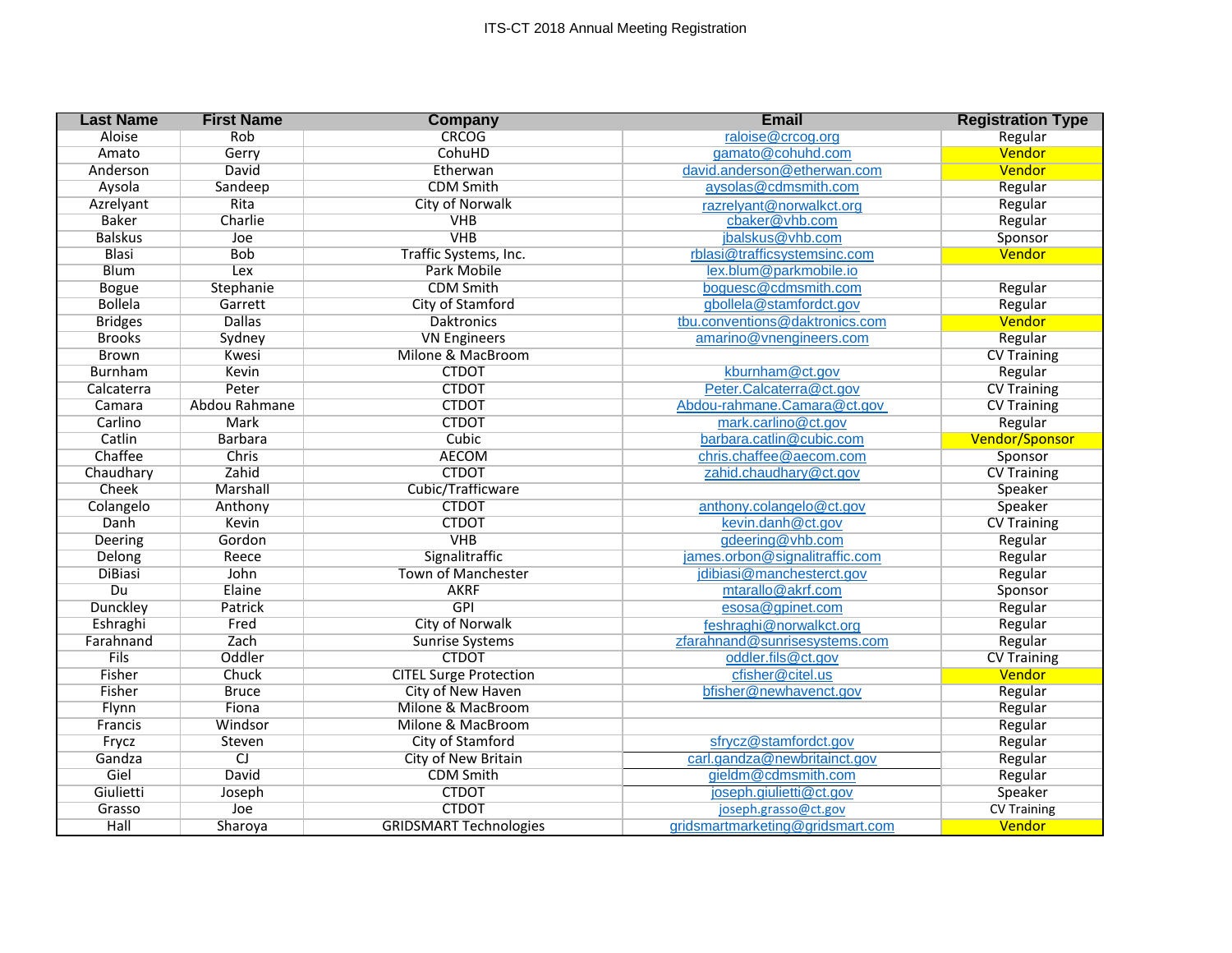| Hall             | Rebecca       | <b>CDM Smith</b>                | hallrr@cdmsmith.com               | Regular            |
|------------------|---------------|---------------------------------|-----------------------------------|--------------------|
| Hallisey         | Joe           | <b>WSP</b>                      | joseph.hallisey@wsp.com           | Regular            |
| Harrington       | Eric          | <b>Sunrise Systems</b>          | eharrington@sunrisesystems.com    | Regular            |
| Hausladen        | Doug          | City of New Haven               | dhausladen@newhavenct.gov         | Regular            |
| Hayatgheybi      | Mort          | <b>WSP</b>                      | mort.hayatgheybi@wsp.com          | Sponsor            |
| Hebert           | Kathryn       | City of Norwalk                 | KHEBERT@norwalkct.org             | Regular            |
| Hoffman          | Gregg         | Traffic Systems, Inc.           | ghoffmann@trafficsystemsinc.com   | Regular            |
| Holzwanger       | Mark          | Live Traffic Data               | maria.verardi@livetrafficdata.com | Regular            |
| H <sub>u</sub>   | Heng          | Live Traffic Data               | maria.verardi@livetrafficdata.com | Sponsor            |
| Hwang            | Sang          | PayByPhone                      | shwang@paybyphone.com             | Regular            |
| Isaacs           | David         | <b>Ennis Flint</b>              | disaacs@ennisflint.com            | Vendor             |
| Janmat           | Khadiza       | <b>CTDOT</b>                    | Khadiza.Jannat@ct.gov             | <b>CV Training</b> |
| Jeandel          | Valerie       | <b>SESA</b>                     | brandon.tessier@sesamerica.com    | Vendor             |
| Juliano          | <b>Mike</b>   | <b>CTDOT</b>                    | michael.juliano@ct.gov            | <b>CV Training</b> |
| Kalluri          | Sharat        | <b>CDM Smith</b>                | kallurisk@cdmsmith.com            | Regular            |
| Karukonda        | Veera         | <b>City of Hartford</b>         | Veera.Karukonda@hartford.gov      | Regular            |
| Kinnon           | Tim           | Electric Light Company, Inc     | melissa@ctcoinc.com               | Vendor             |
| Koolis           | Jay           |                                 | koolisj@gmail.com                 | Regular            |
| Korte            | John          | <b>CTDOT</b>                    | john.korte@ct.gov                 | Speaker            |
| Krahn            | Roger         | <b>CRCOG</b>                    | rkrahn@crcog.org                  | Regular            |
| <b>Kuljis</b>    | Jorge         | <b>CTDOT</b>                    | jorge.kuljis@ct.gov               | <b>CV Training</b> |
| Leary            | Shane         | Corning                         | shane.leary@corning.com           | Sponsor            |
| Lockaby          | Jay           | <b>CTDOT</b>                    | john.lockaby@ct.gov               | Regular            |
| Lorenzetti       | Anthony       | Louriero Engineering Associates | aalorenzetti@loureiro.com         | Regular            |
| Lussier          | Ken           | <b>CTDOT</b>                    | kenneth.lussier@ct.gov            | Regular            |
| Mancini          | Marc          | Milone & MacBroom               |                                   | Regular            |
| <b>Maners</b>    | Martin        | MG Squared, Inc.                | martin@mgsquared.com              | Sponsor            |
| Martai           | <b>Balazs</b> | <b>CTDOT</b>                    | Balazs.Martai@ct.gov              | <b>CV Training</b> |
| Mathur           | Rajat         | City of New Haven               | rmathur@newhavenct.gov            | Regular            |
| Matt             | <b>Skelly</b> | Fuss and O'Neill                | mskelly@fando.com                 | Regular            |
| Mayer            | Jim           | <b>Town of Manchester</b>       | jmayer@manchesterct.gov           | Regular            |
| <b>McCormick</b> | Scott         | NEXTEducation                   |                                   | Speaker            |
| McCoy            | <b>Jack</b>   | Town of Manchester              | jmccoy@manchesterct.gov           | <b>CV Training</b> |
| McElroy          | <b>Bill</b>   | <b>Highway Tech</b>             | bill@highwaytech.com              | Vendor             |
| Miller           | Kyle          | Electric Light Company, Inc     | melissa@ctcoinc.com               | Sponsor            |
| Mitchell         | Steve         | TranSystems                     | srmitchell@transystems.com        | Sponsor            |
| Morton           | Kimberlee     | <b>Norwalk Transit District</b> | kmorton@norwalktransit.com        | Regular            |
| Newhard          | Jon           | Trafficware                     | <b>Cubic/Trafficware</b>          | Speaker            |
| Newman           | Erik          | Wavetronix                      | erik.newman@wavetronix.com        | Sponsor            |
| Newtown          | Jennifer      | <b>WSP</b>                      | jennifer.newton@wsp.com           | Regular            |
| Notghi           | Bijan         | City of New Haven               | bnotghi@newhavenct.gov            | Regular            |
| O'Neill          | <b>Steve</b>  | <b>VHB</b>                      | soneil@vhb.com                    | Regular            |
| Orbon            | James         | Signalitraffic                  | james.orbon@signalitraffic.com    | Regular            |